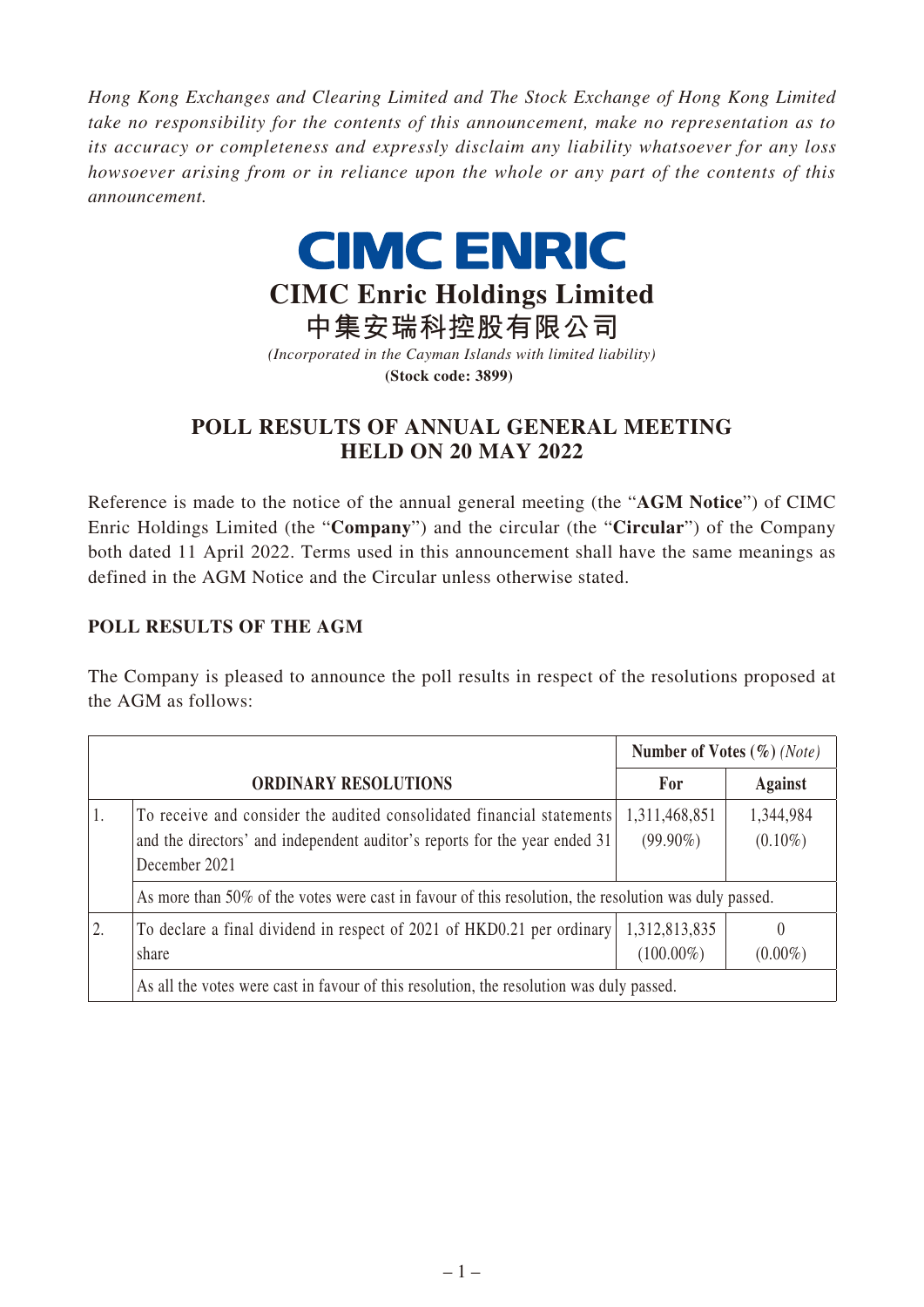|    |                                                                                                               | Number of Votes $(\%)$ (Note) |                  |  |  |
|----|---------------------------------------------------------------------------------------------------------------|-------------------------------|------------------|--|--|
|    | <b>ORDINARY RESOLUTIONS</b>                                                                                   | For                           | <b>Against</b>   |  |  |
| 3. | To re-elect Mr. Wang Yu as director<br>(1)                                                                    | 1,288,639,730                 | 24,174,105       |  |  |
|    |                                                                                                               | $(98.16\%)$                   | $(1.84\%)$       |  |  |
|    | As more than 50% of the votes were cast in favour of this resolution, the resolution was duly passed.         |                               |                  |  |  |
|    | (2)<br>To re-elect Ms. Yien Yu Yu, Catherine as director                                                      | 1,312,218,619                 | 595,216          |  |  |
|    |                                                                                                               | (99.95%)                      | $(0.05\%)$       |  |  |
|    | As more than 50% of the votes were cast in favour of this resolution, the resolution was duly passed.         |                               |                  |  |  |
|    | (3)<br>To re-elect Mr. Wang Caiyong as director                                                               | 1,285,157,210                 | 27,656,625       |  |  |
|    |                                                                                                               | (97.89%)                      | $(2.11\%)$       |  |  |
|    | As more than 50% of the votes were cast in favour of this resolution, the resolution was duly passed.         |                               |                  |  |  |
|    | To authorise the board of directors to fix the remuneration of<br>(4)                                         | 1,312,735,757                 | 78,078           |  |  |
|    | directors                                                                                                     | $(99.99\%)$                   | $(0.01\%)$       |  |  |
|    | As more than 50% of the votes were cast in favour of this resolution, the resolution was duly passed.         |                               |                  |  |  |
| 4. | To re-appoint PricewaterhouseCoopers as auditor and to authorise the                                          | 1,306,827,029                 | 5,986,806        |  |  |
|    | board of directors to fix the remuneration of auditor                                                         | $(99.54\%)$                   | $(0.46\%)$       |  |  |
|    | As more than 50% of the votes were cast in favour of this resolution, the resolution was duly passed.         |                               |                  |  |  |
| 5. | To grant a general mandate to the directors to issue shares                                                   | 1,229,099,290                 | 83,714,545       |  |  |
|    |                                                                                                               | $(93.62\%)$                   | $(6.38\%)$       |  |  |
|    | As more than 50% of the votes were cast in favour of this resolution, the resolution was duly passed.         |                               |                  |  |  |
| 6. | To grant a general mandate to the directors to repurchase shares                                              | 1,312,813,835                 | $\boldsymbol{0}$ |  |  |
|    |                                                                                                               | $(100.00\%)$                  | $(0.00\%)$       |  |  |
|    | As all the votes were cast in favour of this resolution, the resolution was duly passed.                      |                               |                  |  |  |
| 7. | To extend the general mandate to be given to the directors to issue shares                                    | 1,203,450,107                 | 109,363,728      |  |  |
|    | by addition thereto the share repurchased by the Company                                                      | (91.67%)                      | $(8.33\%)$       |  |  |
|    | As more than 50% of the votes were cast in favour of this resolution, the resolution was duly passed.         |                               |                  |  |  |
|    |                                                                                                               | Number of Votes $(\%)$ (Note) |                  |  |  |
|    | <b>SPECIAL RESOLUTION</b>                                                                                     | For                           | <b>Against</b>   |  |  |
| 8. | To adopt the new memorandum and articles of association of the Company                                        | 1,297,746,207                 | 15,067,628       |  |  |
|    |                                                                                                               | (98.85%)                      | $(1.15\%)$       |  |  |
|    | As not less than 75% of the votes were cast in favour of this resolution, the resolution was duly passed as a |                               |                  |  |  |
|    | special resolution.                                                                                           |                               |                  |  |  |

*Note:* The number of votes and percentage of each resolution are based on the total number of Shares held by the Shareholders who were entitled to vote and had voted in respect of that resolution at the AGM.